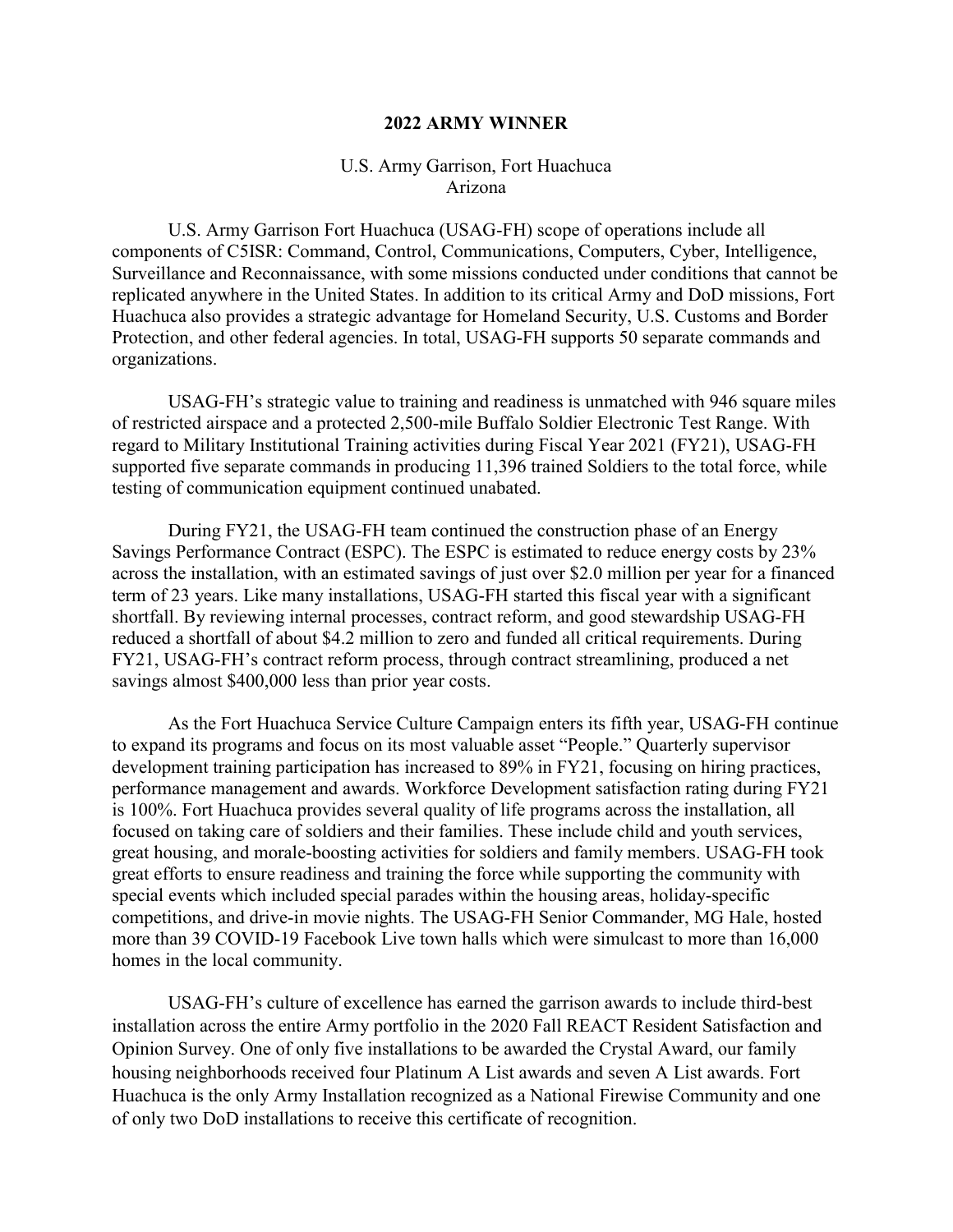## **2022 NAVY WINNER**

# Naval Air Station Corpus Christi Texas

Naval Air Station Corpus Christi (NASCC) is home to the Chief of Naval Air Training (CNATRA) which is responsible for all Naval aviation training, as well as the Blue Angels Flight Demonstration Squadron. NASCC is also home to Training Air Wing FOUR, responsible for training over 850 flight students annually from the Navy and Marine Corps. NASCC is the center of one of the most complex aviation training environments in the Navy. 100 percent of Navy and Marine Corps multi-engine maritime pilots earn their Wings of Gold at NASCC. NASCC is also home to the Corpus Christi Army Depot (CCAD), the Army's (and world's largest) helicopter repair, overhaul and maintenance center.

In Fiscal Year 2021 (FY21), airfield operations continued without interruption resulting in 400 advanced and 451 primary flight-training completions, despite COVID-19 challenges and an unprecedented Winter Storm Uri. NASCC provided safe and efficient launch and recovery of more than 200 aircraft, 18,200 flight operations and 7,000 radar and instrument approaches at four airfields. NASCC also supported CNATRA's pioneering prototype Avenger Program, a new training initiative for pilots at NASCC. The training uses virtual reality to help familiarize student aviators with what to expect before they ever get into an actual plane.

In FY21, NASCC completed a seven-year airport infrastructure project that has Truax Airfield operating at 100 percent capacity for the first time in almost a decade, effectively restoring parallel runway operations seamlessly and safely, allowing additional pattern work and approach options for training. NASCC completed the Office of the Secretary of Defense 2021 Installation Energy Plan enabling the Navy to be the first service to meet OSD's requirement, a full year ahead of the deadline. The installation completed 27 actions totaling \$12.4 million to support CCAD military construction projects, enhancing their ability to complete their mission of overhauling and repairing military helicopters.

In order to continue as the Navy's Top Aviation Training Base, NASCC is committed to providing the highest quality customer service to the Fleet, Fighter and Family. Morale Welfare and Recreation (MWR) qualified for five-star accreditation and applied for and secured \$15,493 in grants for 174 in-person and virtual events that supported more than 18,500 patrons. To enhance morale, MWR held eight large events, 72 in person events, 45 pick-up events, and 76 virtual events enriching the lives of our military and their families. The installation also awarded a \$1.4 million project to construct two new tennis courts and basketball courts.

NASCC's unwavering commitment to excellence garnered numerous awards to include the National Association of Police Organization's "Top Cops" for 2021 for the action of the sailors who neutralized a terrorist attack in 2020. A Public Works Naval officer was awarded Naval Facilities Command Southeast Engineer of the Year. Additionally, the child development center earned accreditation by the National Association for the Education of Young Children.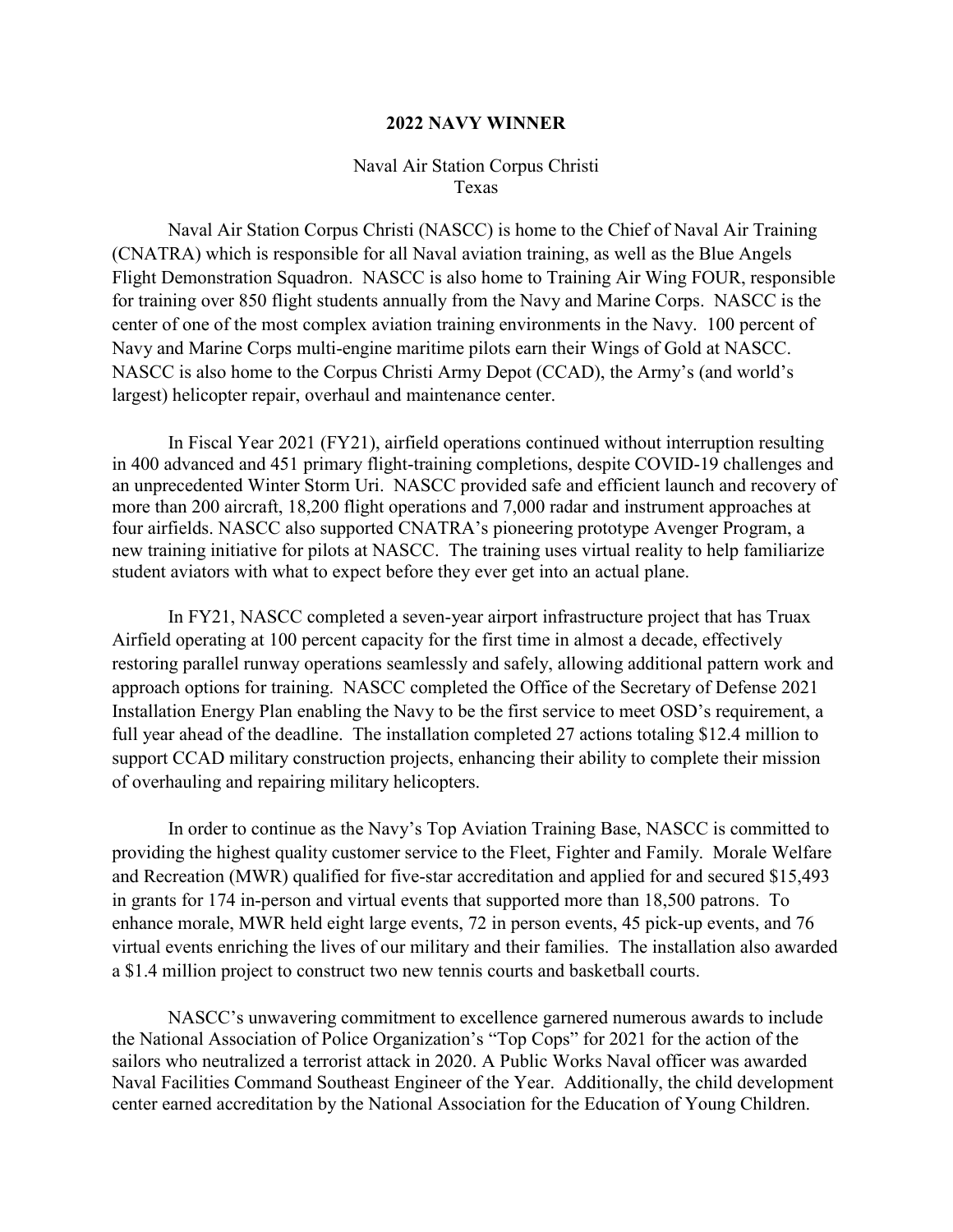#### **2022 MARINE CORPS WINNER**

# Marine Corps Base Camp Lejeune North Carolina

Marine Corps Base Camp Lejeune (Camp Lejeune) is the "Home of Expeditionary Forces in Readiness" on the East Coast of the United States. It is home to the II Marine Expeditionary Force, Marine Forces Special Operations Command and several major Military Occupational Specialty-producing schools. Camp Lejeune encompasses a total of over 127,000 acres of cutting-edge weapons ranges and diverse maneuver areas that offer the training resources needed to meet the challenges of preparing forces for conflict with near-peer adversaries. Camp Lejeune's assigned military population exceeds 36,000 with approximately 5,500 civilians employed and supports over 121,000 marines, sailors, retirees, family members and civilian employees. The base also houses its own pre-K through 12 school system with approximately 2,500 students in attendance within seven dependent schools.

Camp Lejeune continued to serve as a premier location for the training of joint, coalition and NATO forces against the backdrop of another year dealing with the global COVID-19 pandemic. The base was credited with sustained and superior support for active and reserve component forces and government agencies; training, deploying, or resetting for combat; numerous innovative range enhancements; and effective installation management while preserving the health, safety and welfare of thousands of personnel and their families. Camp Lejeune's groundbreaking efforts to prudently manage and mitigate the effects of the pandemic led it to consistently maintain one of the lowest case counts in the entire state.

Fiscal Year 2021 (FY21) featured a resumption of significant military construction efforts following the devastating effects of Hurricane Florence as it charted a comprehensive path toward the installation's \$3.6 billion recovery effort over the next five years. In FY21, the base managed 66 military construction and repair projects valued at \$2.2 billion. The Cyber Security Branch pioneered and accredited the first Marine Corps Defense Level 3 Common Controls package. The Qualified Recycling Program generated \$1.7 million of revenue, the second highest in the Marine Corps.

The Supply Management Division enhanced the morale and quality of life for marines, sailors, and civilians aboard the base by procuring \$38 million worth of furniture, fixtures, and equipment (FF&E) product, and supported five regular sustainment projects with FF&E valued at \$3.3 million. Also, the base website was the second website in the Marine Corps to migrate, beta test, and implement new styles and branding required for public web presences resulting in a 17% increase in website traffic as well as a 22% increase of content shared on Facebook.

Camp Lejeune's gung-ho spirit and professional dedication resulted in numerous accolades to include the Emergency Medical Services Provider of the Year Award, the Secretary of Navy Award for Environmental Restoration, the "Community Service Leadership: Top Gun Award" by the IRS for the highest production military tax site in the world, and La Casita Loca was recognized as the Marine Corps' Restaurant of the Year.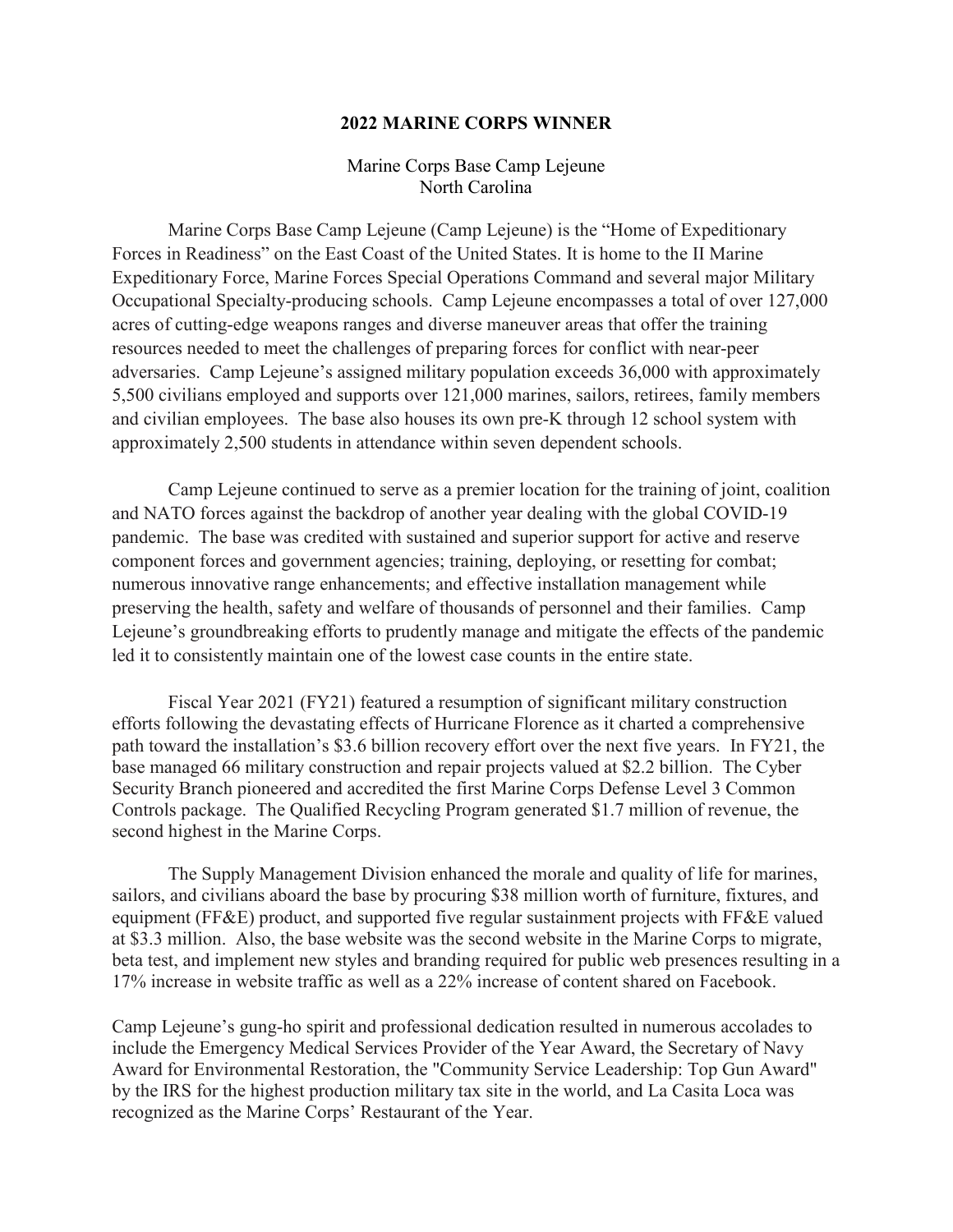### **2022 AIR FORCE WINNER**

# Ramstein Air Base Germany

Ramstein Air Base is the world's preeminent forward Air base and home to the 86th Airlift Wing (86 AW), also known as the "Global Gateway." The 86 AW is the sole intra-theater airlift support to the Air Force's Agile Combat Support mission and three combatant commands. In total, Ramstein Air Base is home to more than 8,000 active duty military and provides essential services to more than 56,000 American personnel throughout the Kaiserslautern Military Community. Holding the Command's sole Materiel Maintenance Squadron, Ramstein Air Base controls the largest supply of War Reserve Materiel (WRM) for the command, managing 7 sites holding \$2 billion worth of equipment.

The 86 AW operates the highest-utilized C-130J fleet in the Air Force, participating in thirty-three named operations and greatly contributing to the 29,000 total Ramstein flying missions executed in Fiscal Year 2021 (FY21). In August 2021, Ramstein Air Base was called upon to support the evacuation of tens of thousands of Afghans during Operation ALLIES REFUGE. With less than 24-hours' notice, the installation transformed the flight line into a refugee camp. In total, Ramstein Air Base and its mission partners provided 1.5 million meals and 1.2 million water bottles, administered 33,000 vaccines, built 552 tents, delivered 38 babies, and saved more than 34,000 Afghan lives. Ramstein's airmen looked at the Afghan travelers as humans in a critical time of need and served as ambassadors for our country. Ramstein airmen became heroes, backed by families, community partners, and the host nation.

In FY21 Ramstein Air Base enhanced mission performance through numerous infrastructure projects. A big success was a \$14 million de-icing connection to Kaiserslautern that eliminated an 18-year-long limitation to fulfill mission requirements during winter. The team modernized the Commands' largest WRM sustainment location in Sanem, Luxembourg resulting in recoupment of 216K square feet of warehouse space and enabling a 600% mission increase. The base also expanded its ability to support DoD's largest postal mission with innovations that increased customer support capacity by 600% and saved more than 300,000 annual man-hours.

To develop and care for airmen and families, the installation hosted a variety of basewide special events, such as the annual 4th of July Freedom Fest, the Ramstein Bazaar, Oktoberfest, Halloween parades, Christmas markets, and "Red Nose Herk" at Christmas. During FY21, the installation continued to aggressively address the COVID-19 epidemic. By August 2021, Ramstein Air Base administered more than 28,000 COVID-19 vaccines to U.S. and local national members, resulting in 87.2% of the installation's active-duty force being vaccinated and crushing the Wing's internal goal of 65%.

During FY21, Team Ramstein excelled at providing mission support and garnered myriad achievements, to include 4 Department of Defense awards, 15 Air Force awards, 45 Major Command awards, and countless individual awards. The team's efforts during Operation ALLIES REFUGE resulted in a Gallant Unit Citation for the Phoenix Raven section and the public affairs team won the Best Crisis Communication in the Air Force award.